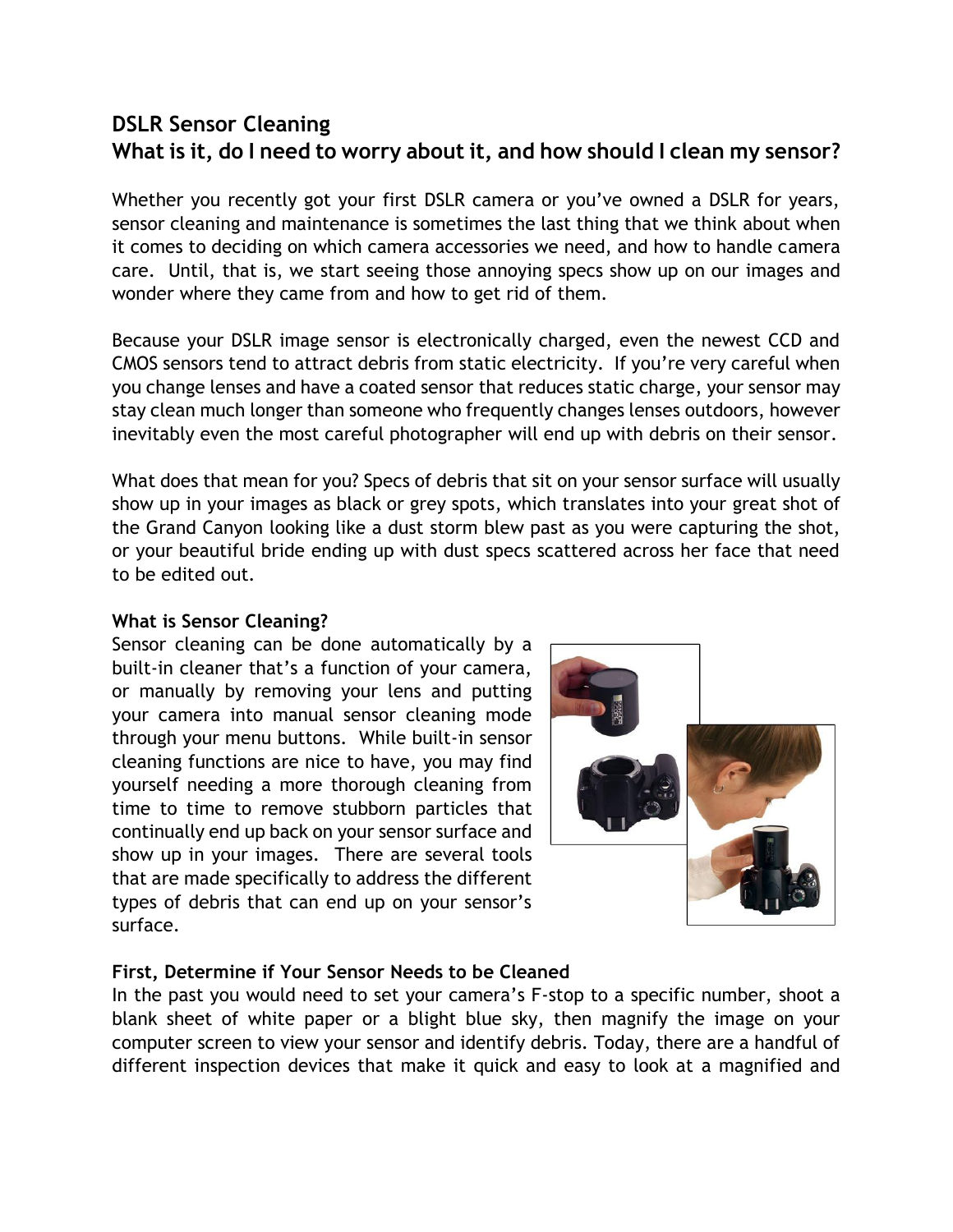illuminated view of your sensor's surface and determine if cleaning is necessary in a matter of seconds.

The Delkin [SensorScope](http://www.bhphotovideo.com/c/product/499279-REG/Delkin_Devices_DDSS_SINGLE2_Sensor_Scope_with_Bag.html) was the first DSLR sensor inspection device introduced in 2008, and still holds the original patent for inventing DSLR sensor inspection. The universal design drops onto any DSLR's lens mount and provides a magnified and illuminated infocus view of your sensor's surface so that you can determine if debris exists. Sensor inspection is recommended before every shoot, and in a dry enclosed room without a lot of air circulation.

Once you take a look at your sensor's surface, you can determine if a cleaning is really necessary or not. If your sensor looks clean of debris, simply power your camera down (this will release the mirror lock-up) and reattach your lens, and you are good to go! If your sensor does need a cleaning, there are tools that will address the various types of common debris and help you eliminate them quickly and easily.

### **Removing Loose, Dry Particles**

Dust, lint, and tiny particles are the most common types of debris to end up on your sensor surface. They could be introduced during a lens change outside, or even in an enclosed room that has air circulation running. Since these particles are commonly abrasive, it is important to remove them first, before you move onto any type of wipe or solution. Delkin makes a SensorVac that's included in their complete [SensorScope System](http://www.bhphotovideo.com/c/product/778946-REG/Delkin_Devices_DDSS_SCOPE3_SensorScope_3_Cleaning_Kit.html) kit that uses vacuum suction to safely remove loose specs on your sensor's surface, and features a small LED light that helps you see exactly what you're doing while you're in your camera's sensor chamber.





# **Removing Sticky or Adhered On Smudges & Contaminant**

Since your mirror is a big mechanical component that needs to be properly lubricated to take pictures, sometimes the extra lubricant can end up on your sensor's surface. This is usually oil based, and can sometimes be tricky to remove. Other types of "sticky" debris that can end up on your sensor's surface can be pollen, condensation from humid shooting environments or big temperature changes, and saliva (yep, we've seen it happen!). In these cases, you need a wet chemical compound to break